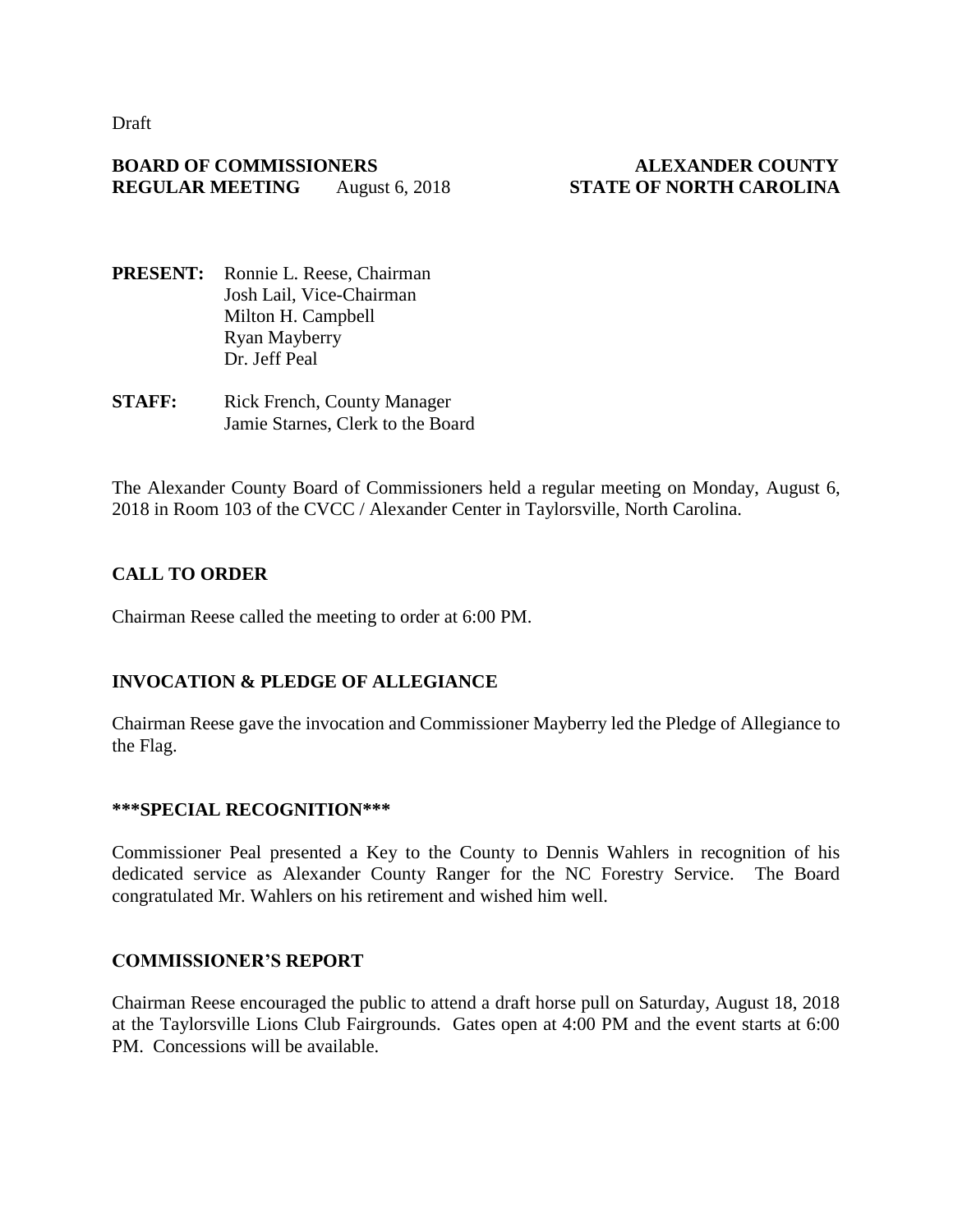In addition, Chairman Reese also mentioned the need for fire department and rescue volunteers as did Commissioner Peal.

# **ADOPTION OF AGENDA**

Commissioner Campbell made a motion to adopt the agenda as presented. Commissioner Mayberry seconded the motion, which passed unanimously.

#### **PUBLIC COMMENT**

There was no one present to speak during the Public Comment Period.

## **BOREALIS COMPOUNDS PROJECT UPDATE**

Jason Menendez, Borealis Operations Manager, reported that the company was currently installing equipment and making preparations for the October  $20<sup>th</sup>$  start-up date with a job fair beginning tomorrow. He introduced Edward Turner, Maintenance Manager, and noted that Borealis, who strived to hire as many local residents as possible, had an excellent training program that allowed employees to grow with the company. In addition, Borealis has a phase two expansion planned that may be expedited depending on progress.

Mr. Menendez invited the Board to tour the facility at any time and noted that a ribbon cutting ceremony would be scheduled in the near future.

#### **RESOLUTION FOR BETHLEHEM SEWER EXTENSION PROJECT**

Rick French, County Manager, advised that approval of this resolution was required by the NCDEQ to accept the State bond loan offer of \$5,181,300 for the Bethlehem Sewer Extension Project to install force main, gravity sewer, and pump stations in the Bethlehem community. The resolution also states that the County agrees to adhere to all assurances specified in the loan offer.

Commissioner Mayberry made a motion to approve the resolution accepting the NCDEQ loan offer for the Bethlehem Sewer Extension Project. Vice-Chairman Lail seconded the motion, which passed unanimously.

#### **BUDGET ORDINANCE AMENDMENTS #4 - #6 & PROJECT BUDGET ORDINANCE #P-3**

Rick French, County Manager, reviewed the purpose of Budget Amendments #4 - #6 as well as Project Budget Ordinance #P-3 as follows: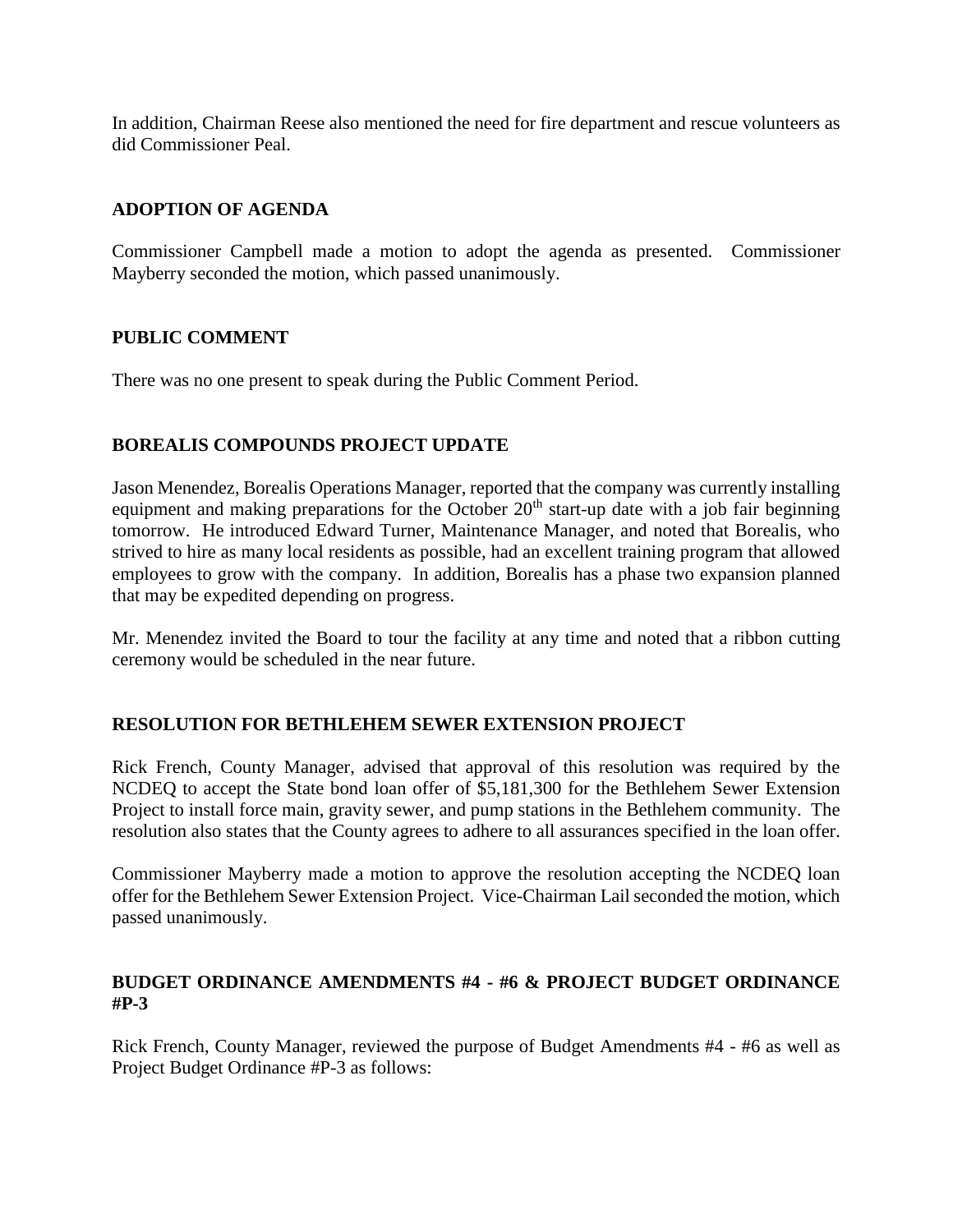Budget Amendment #4 – To budget for the WPCOG contract to provide technical planning assistance for a Bethlehem Community Plan.

Budget Amendment #5 – To budget for the FY 2019 portion of the engineering contract for a sewer treatment facility preliminary feasibility analysis.

Budget Amendment #6 – To budget for a transfer of sales tax revenue from the General Fund directly to the Sewer Project Fund instead of passing it through the Bethlehem Sewer Fund first.

Project Budget Ordinance #P-3 – To budget for the Bethlehem Sewer Extension Project (\$5,181,300 NCDEQ loan and \$103,626 County loan fee).

Vice-Chairman Lail made a motion to approve Budget Amendments #4 - #6 as well as Project Budget Ordinance #P-3. Commissioner Mayberry seconded the motion, which passed unanimously.

# **WPCOG AGREEMENT FOR BETHLEHEM COMMUNITY PLAN**

Jon Pilkenton, Director of Planning & Development, explained that, due to the expected growth in the Bethlehem community stemming from the widening of Highway 127, staff feels a Bethlehem Community Plan is needed to provide guidance and direction concerning the development of this area of the county. He reviewed the agreement with the WPCOG who would provide research, collection, and analysis of all data to assist in the drafting of the plan, and he mentioned that the County would need to appoint a steering committee at the September Commissioners' Meeting.

Commissioner Peal questioned whether these services could be provided in-house by Planning & Development staff. Mr. Pilkenton replied that the WPCOG was highly skilled in this type of analysis and also had access to computer programming not available to County staff.

Commissioner Mayberry suggested the plan include costs of any capital projects recommended as well as available grants or loans to help with financing. In addition, he felt the committee should remain active after development of the plan to ensure specifics are carried out and to add priorities as needed.

Commissioner Mayberry made a motion to approve the agreement with the WPCOG to develop a Bethlehem Community Plan. Commissioner Campbell seconded the motion, which passed unanimously.

# **SALES TAX & FINANCIAL REPORT**

Rick French, County Manager, reported that a total of \$4,139,408.82 has been collected in sales tax revenue through July 2018 (\$1,327,074.20 is new sales tax for economic development, public